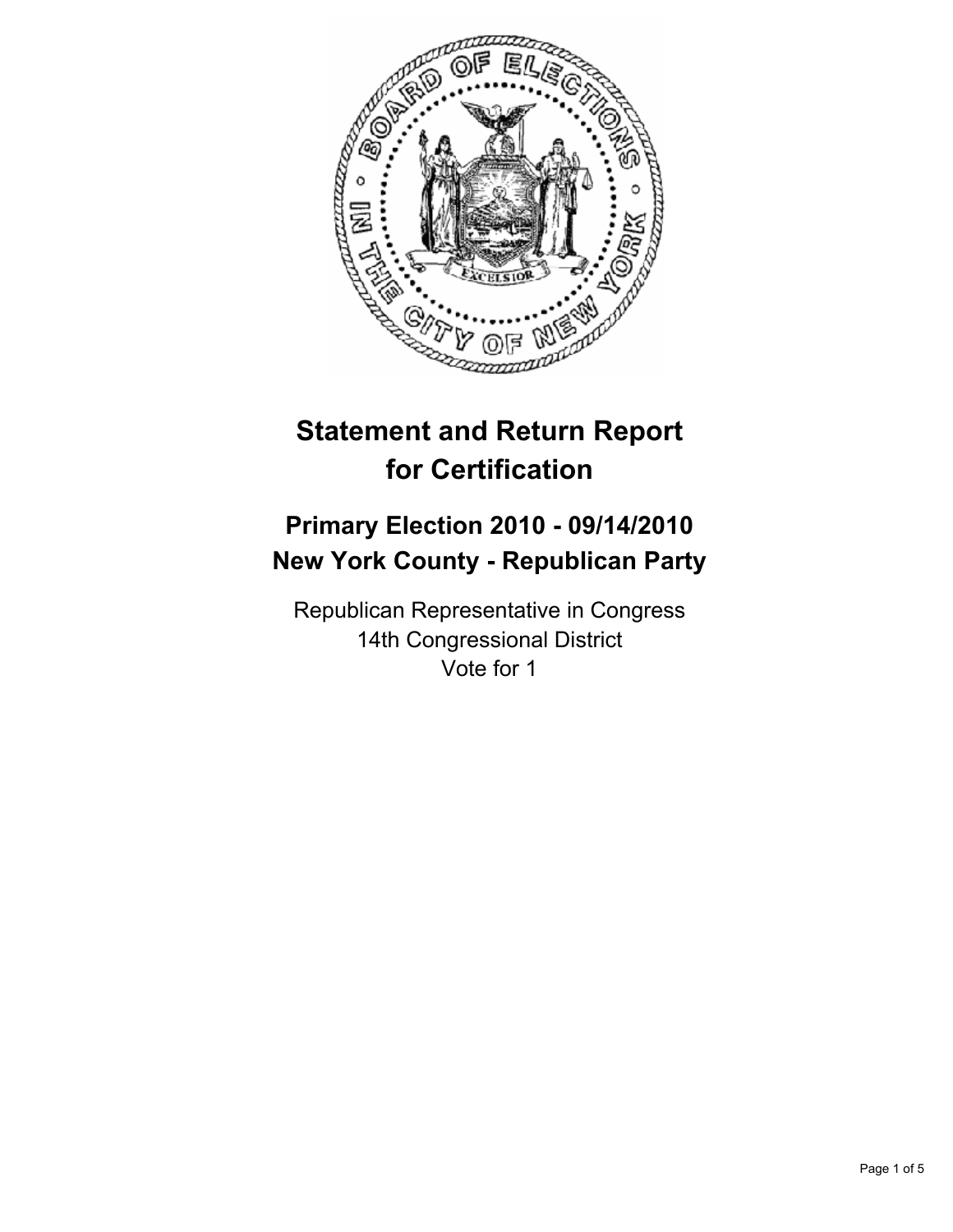

#### **Assembly District 64**

| <b>PUBLIC COUNTER</b>        | 166 |
|------------------------------|-----|
| <b>EMERGENCY</b>             | 0   |
| ABSENTEE/MILITARY            |     |
| FEDERAL                      | 5   |
| AFFIDAVIT                    |     |
| ROGER S BLANK                | 22  |
| DAVID RYAN BRUMBERG          | 110 |
| DINO L LAVERGHETTA           | 34  |
| NO NAME (WRITE-IN)           | 1   |
| NONE OF THE ABOVE (WRITE-IN) |     |
| <b>Total Votes</b>           | 168 |

#### **Assembly District 65**

| <b>PUBLIC COUNTER</b>      | 1,851 |
|----------------------------|-------|
| <b>EMERGENCY</b>           | 0     |
| ABSENTEE/MILITARY          | 61    |
| <b>FEDERAL</b>             | 29    |
| <b>AFFIDAVIT</b>           | 36    |
| ROGER S BLANK              | 159   |
| DAVID RYAN BRUMBERG        | 1,209 |
| DINO L LAVERGHETTA         | 493   |
| ANTHONY MELE (WRITE-IN)    | 2     |
| LAURENCE KOOPER (WRITE-IN) | 1     |
| NO NAME (WRITE-IN)         | 6     |
| <b>Total Votes</b>         | 1.870 |

# **Assembly District 66**

| <b>PUBLIC COUNTER</b> | 45 |
|-----------------------|----|
| <b>EMERGENCY</b>      | 0  |
| ABSENTEE/MILITARY     | 0  |
| <b>FEDERAL</b>        |    |
| <b>AFFIDAVIT</b>      | 3  |
| <b>ROGER S BLANK</b>  | 8  |
| DAVID RYAN BRUMBERG   | 30 |
| DINO L LAVERGHETTA    | 9  |
| <b>Total Votes</b>    | 47 |

# **Assembly District 67**

| PUBLIC COUNTER      | 15       |
|---------------------|----------|
| <b>EMERGENCY</b>    | 0        |
| ABSENTEE/MILITARY   |          |
| <b>FEDERAL</b>      | 0        |
| <b>AFFIDAVIT</b>    | 0        |
| ROGER S BLANK       | $\Omega$ |
| DAVID RYAN BRUMBERG | 13       |
| DINO L LAVERGHETTA  | 3        |
| <b>Total Votes</b>  | 16       |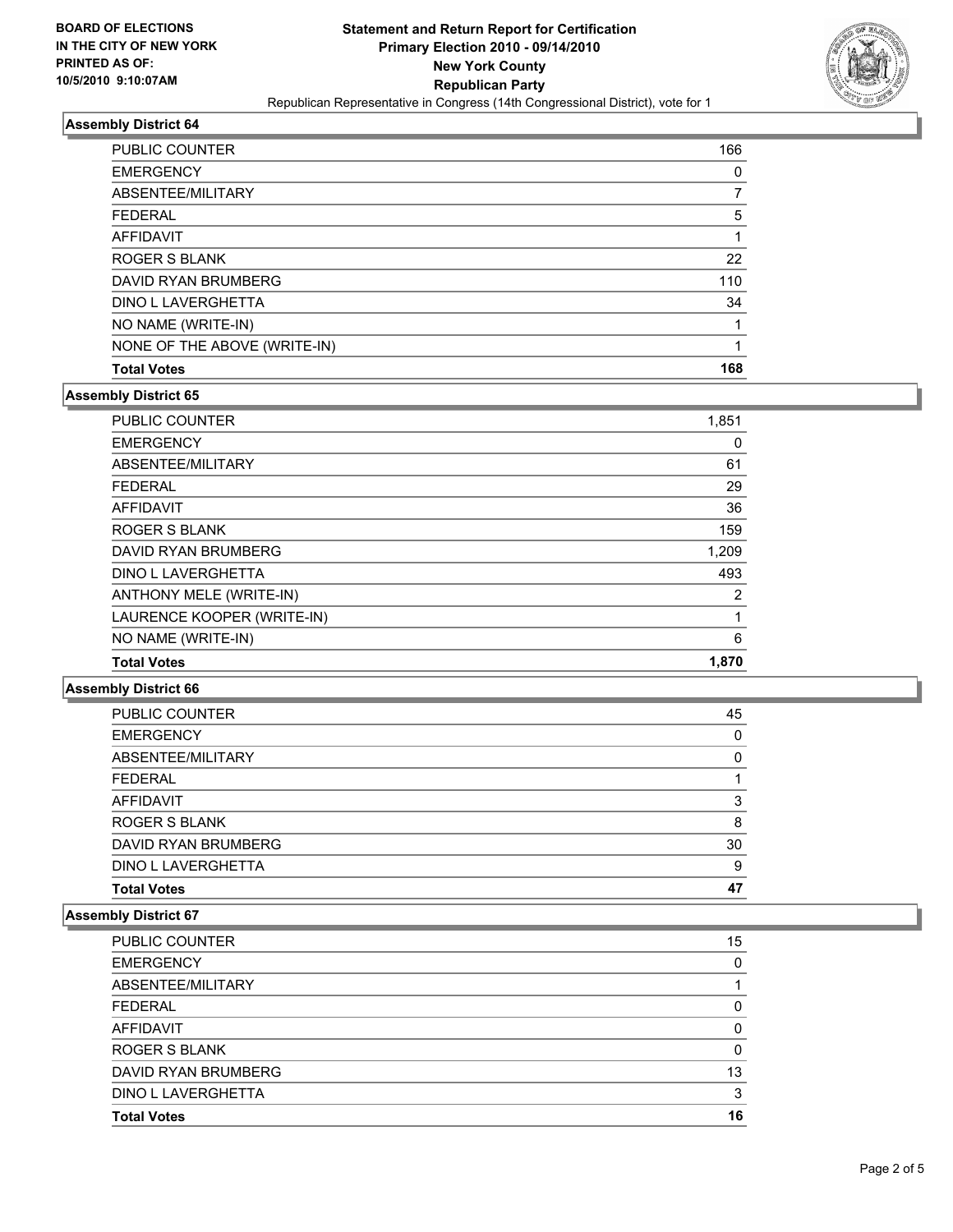

## **Assembly District 68**

| <b>PUBLIC COUNTER</b> | 148 |
|-----------------------|-----|
| <b>EMERGENCY</b>      | 0   |
| ABSENTEE/MILITARY     |     |
| <b>FEDERAL</b>        | 0   |
| <b>AFFIDAVIT</b>      |     |
| ROGER S BLANK         | 16  |
| DAVID RYAN BRUMBERG   | 88  |
| DINO L LAVERGHETTA    | 34  |
| <b>Total Votes</b>    | 138 |

### **Assembly District 73**

| PUBLIC COUNTER                 | 2,209        |
|--------------------------------|--------------|
| <b>EMERGENCY</b>               | 0            |
| ABSENTEE/MILITARY              | 72           |
| <b>FEDERAL</b>                 | 41           |
| <b>AFFIDAVIT</b>               | 33           |
| ROGER S BLANK                  | 199          |
| DAVID RYAN BRUMBERG            | 1,439        |
| DINO L LAVERGHETTA             | 537          |
| CANDIDATO ANOTADO (WRITE-IN)   | 1            |
| CAROLYN MALONEY (WRITE-IN)     | 1            |
| ED KOCL (WRITE-IN)             | 1            |
| <b>GREGG LANDOW (WRITE-IN)</b> | $\mathbf{1}$ |
| NO NAME (WRITE-IN)             | 3            |
| ROSHNA SQUIJANI (WRITE-IN)     | 1            |
| <b>Total Votes</b>             | 2,183        |

### **Assembly District 74**

| <b>PUBLIC COUNTER</b>  | 947               |
|------------------------|-------------------|
| <b>EMERGENCY</b>       | 0                 |
| ABSENTEE/MILITARY      | 39                |
| <b>FEDERAL</b>         | $12 \overline{ }$ |
| AFFIDAVIT              | 20                |
| ROGER S BLANK          | 116               |
| DAVID RYAN BRUMBERG    | 522               |
| DINO L LAVERGHETTA     | 298               |
| AMY STEVENS (WRITE-IN) |                   |
| J JERK (WRITE-IN)      | 1                 |
| NO NAME (WRITE-IN)     | 10                |
| <b>Total Votes</b>     | 948               |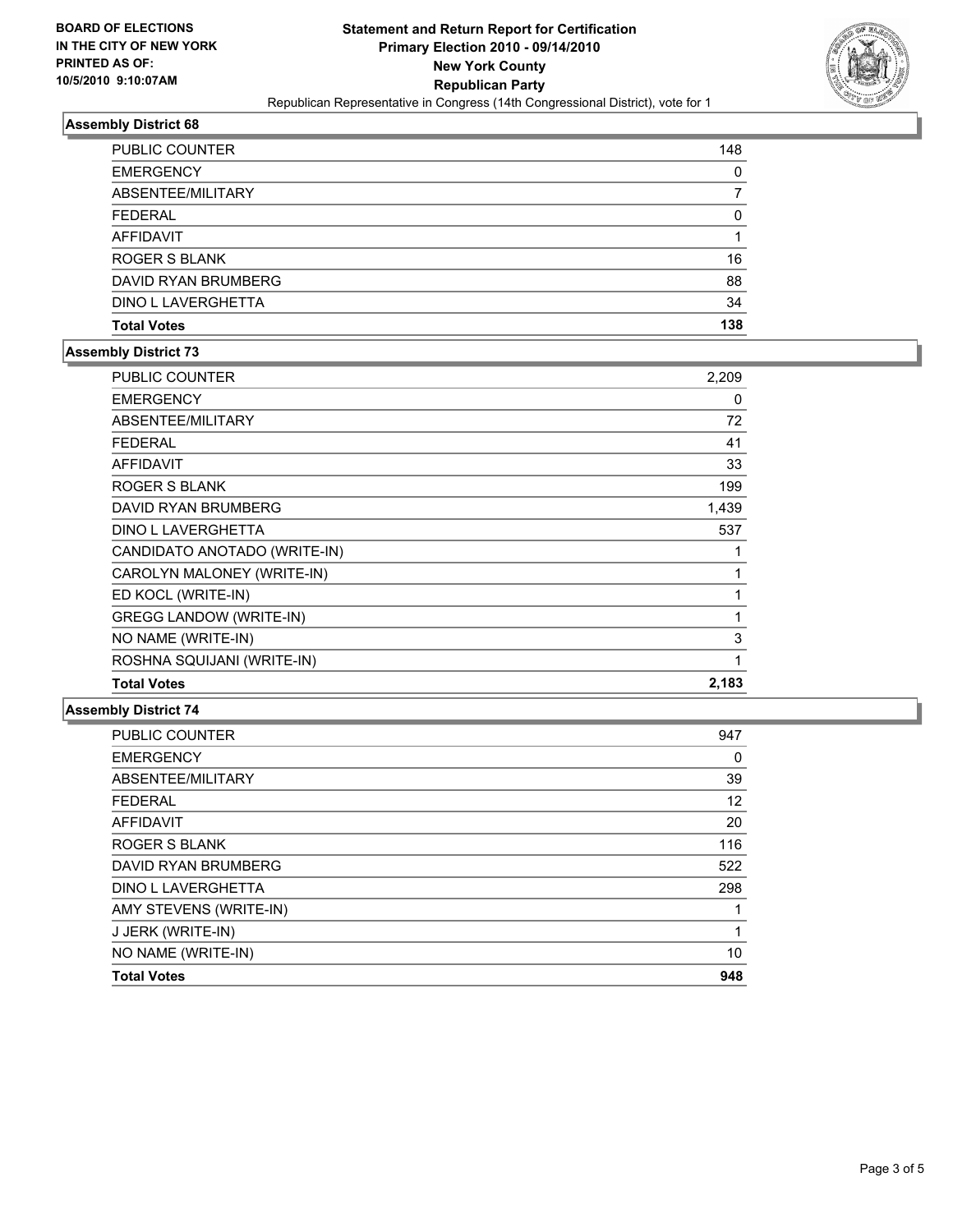

# **Assembly District 75**

| <b>Total Votes</b>         | 404 |
|----------------------------|-----|
| CAROLYN MALONEY (WRITE-IN) |     |
| DINO L LAVERGHETTA         | 80  |
| DAVID RYAN BRUMBERG        | 270 |
| ROGER S BLANK              | 53  |
| <b>AFFIDAVIT</b>           | 9   |
| FFDFRAL                    | 11  |
| ABSENTEE/MILITARY          | 12  |
| <b>EMERGENCY</b>           | 0   |
| <b>PUBLIC COUNTER</b>      | 399 |